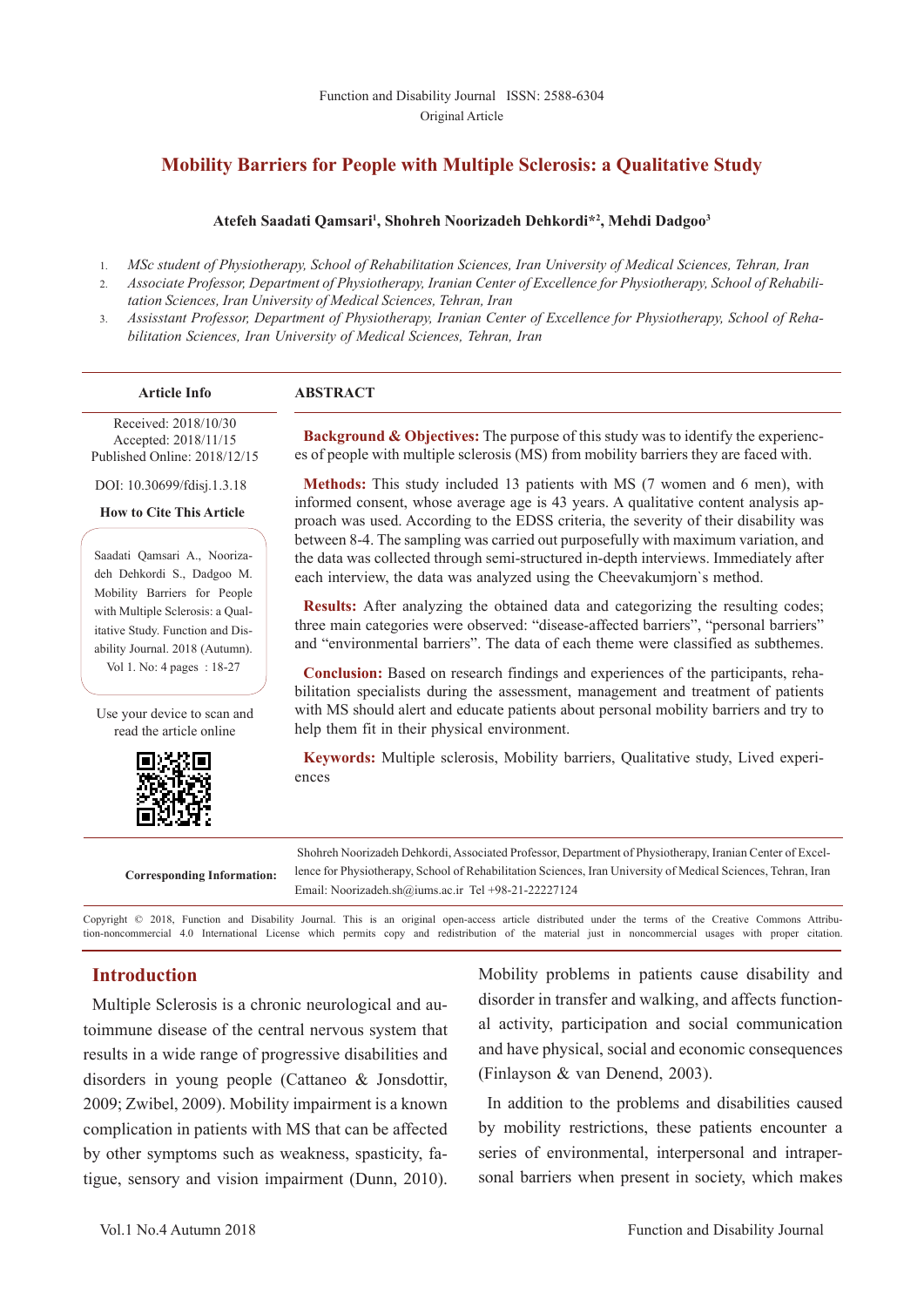it difficult for them to transfer and carry out physical activity (Stuifbergen, 1999). Numerous pieces of evidence demonstrated that fatigue in patients with MS is one of the most important barriers to the mobility of these individuals (Becker & Stuifbergen, 2004; Kayes, McPherson, Taylor, Schlüter, & Kolt, 2011; Vanner, Block, Christodoulou, Horowitz, & Krupp, 2008). In addition, physiological and psychological disorders such as depression, stress and cognitive impairment add to their functional barriers (Vanner et al., 2008).

Becker and et al. touched on the cultural and individual barriers in patients such as educational level, the income level and accessibility to health services. These were affected by beliefs, communication and demographic differences. Also, they expressed that over-weight problems, smoking and nutrition were among intrapersonal barriers of patients (Becker & Stuifbergen, 2004). In a qualitative study, Keyes, while investigating the functional barriers of patients with MS, stated that the experiences of each individual are unique to that person and his environment, and that the patient should investigate the limitations and barriers of that environment (Kayes et al., 2011). Another study looked at the environmental structure as an important factor in improving the health of individuals, indicating that the functional barriers of patients with MS differ in urban and rural environments (Stuifbergen, 1999).

Considering the various factors affecting the mobility of patients with MS, and also the different insights of people in different environments and cultures, we tried to explain what people with MS experience on the mobility barriers. Identifying these diverse findings can help practitioners resolve barriers of patient's mobility based on what they express and not what therapists think.

### **Materials and Methods**

In this study, 13 patients with MS (7 women and 6 men), with an average age of 43 years were included into this study with their consent which was conducted through qualitative content analysis and. In this way, the data was interpreted internally and

2 .Expanded Disability Status Scale

profoundly. The individuals that were enrolled into this study were diagnosed by a neurologist. They had score above 21 in the  $MMSE<sup>1</sup>$  criterion, and a disability score between  $4$  to  $8$  in the EDSS<sup>2</sup> criterion. Moreover, they were able to move with or without the need for assistive devices. Patient sampling was continued based on the purpose required and continued until data saturation.

Data collection was conducted through semi-structured, in-depth, face to face interviews. The participants were asked to express the mobility limitations they experienced. All the interviews began with the help of open questions to allow the participants the opportunity to express their views and experiences. Also, in order to make the interview more in-depth, participants were asked questions such as "what do you mean by this statement?", "Can you expand on this?", "why?", and "how?" Each of the interviews lasted between 30 to 115 minutes. The interviews took place at the participant's home and the time of the interviews were made to be convenient for the participants. Also, the interviews were recorded by a voice recorder. After each interview, they were transcribed word by word and immediately after each interview, the data were analyzed by using the Cheevakumjorn`s method (Cheevakumjorn, 1994). Through this method, the data was re-examined and then extended to the research question and divided into a set of questions that specifies certain types of data content. Also, a classification method was created. After that, the text was re-read and its key sentences and concepts were coded and classified according to the questions.

To ensure the validity and reliability of the data, various methods were used. These included continuous data analysis, prolonged engagement and persistent observation through conducting interviews on paper, and thoroughly reviewing them until the emergence of the main elements. Furthermore, participants were chosen with the maximum variation in terms of age, education, the course of the disease, the duration of the disease, the level of disability, and the type of as-

<sup>1</sup> .Mini-Mental Status Examination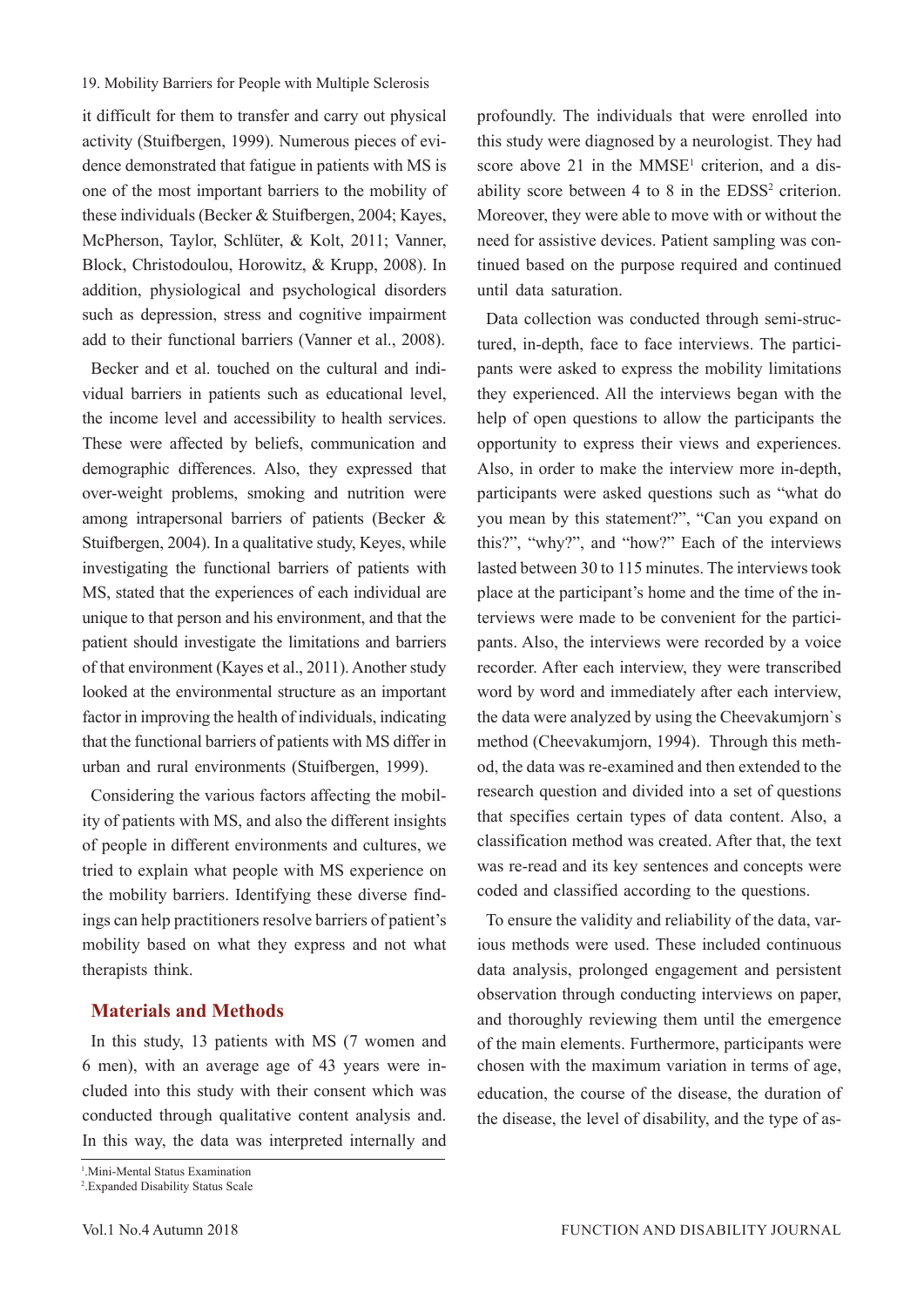sistive devices used. To increase the credibility of the data, the extracted codes were shown to the participants and members of the research team in order to make the necessary corrections. In this study, three codes were corrected by two of the participants. Furthermore, the text of the interview was coded by the researcher and three members of the research team who had several years of qualitative work experience in the field of neurology. In terms of consistency, the codes were approved. Also for triangulation, a neurologist, the mother of an individual with MS, a physiotherapist, and an occupational therapist were interviewed. As a result, similar information to what the patients had said were obtained, with the only difference being that they were expressed in specialized

medical terminology (Speziale, Streubert, & Carpenter, 2011).

The present study was approved by the Ethics Committee. The code of ethics IR.IUMS.REC 1395.9411340007 was received and the necessary licenses were issued to conduct the research.

#### **Results**

After analyzing the data and extracting the codes from the experiences of 13 participants with an age range of 30 to 65 years old, (mean age =43 years), three themes were obtained that included "diseaseaffected barriers", "personal barriers" and "environmental barriers". The individual characteristics of the participants are presented in Table 1.

| <b>Row</b>     | <b>Sex</b> | Age | <b>Education level</b> | <b>Duration</b><br>the Disease<br>(Year) | <b>Disease Courses</b>    | <b>Assistive Device</b><br><b>Type</b> | <b>EDSS</b>     |
|----------------|------------|-----|------------------------|------------------------------------------|---------------------------|----------------------------------------|-----------------|
| $\,1\,$        | Female     | 36  | MA                     | $\overline{4}$                           | Relapsing-<br>Remitting   | None use                               | 4.5             |
| $\overline{2}$ | Female     | 47  | Elementary             | 11                                       | Relapsing-<br>Remitting   | Cane                                   | $\overline{4}$  |
| 3              | Female     | 30  | Diploma                | $10\,$                                   | Relapsing-<br>Remitting   | Wheelchair                             | 7.5             |
| $\overline{4}$ | Female     | 47  | Bachelor               | $\boldsymbol{7}$                         | Primary_<br>Progressive   | None use                               | 5               |
| 5              | Male       | 37  | Bachelor               | 15                                       | Relapsing-<br>Remitting   | None use                               | 4.5             |
| 6              | Male       | 46  | Bachelor               | 23                                       | Secondary-<br>progressive | <b>Bilateral</b> elbow<br>crutch       | 6.5             |
| 7              | Male       | 39  | Diploma                | 14                                       | Relapsing-<br>Remitting   | <b>Bilateral</b> elbow<br>crutch       | 6               |
| 8              | Male       | 43  | Bachelor               | 22                                       | Relapsing-<br>Remitting   | Cane                                   | $\overline{4}$  |
| 9              | Female     | 65  | Bachelor               | 26                                       | Relapsing-<br>Remitting   | Walker-rollator<br>and wheelchair      | 8               |
| 10             | Male       | 42  | Doctoral               | 12                                       | progressive-<br>Relapsing | Wheelchair                             | $\overline{7}$  |
| 11             | Female     | 41  | Diploma                | 12                                       | Primary<br>Progressive    | Wheelchair                             | 7.5             |
| 12             | Male       | 50  | MA                     | 15                                       | Relapsing-<br>Remitting   | Cane                                   | $5\overline{)}$ |
| 13             | Female     | 42  | Diploma                | 18                                       | Relapsing-<br>Remitting   | Wheelchair                             | $\tau$          |

*Table 1. Individual characteristics of participants*

EDSS: Expanded Disability Status Scale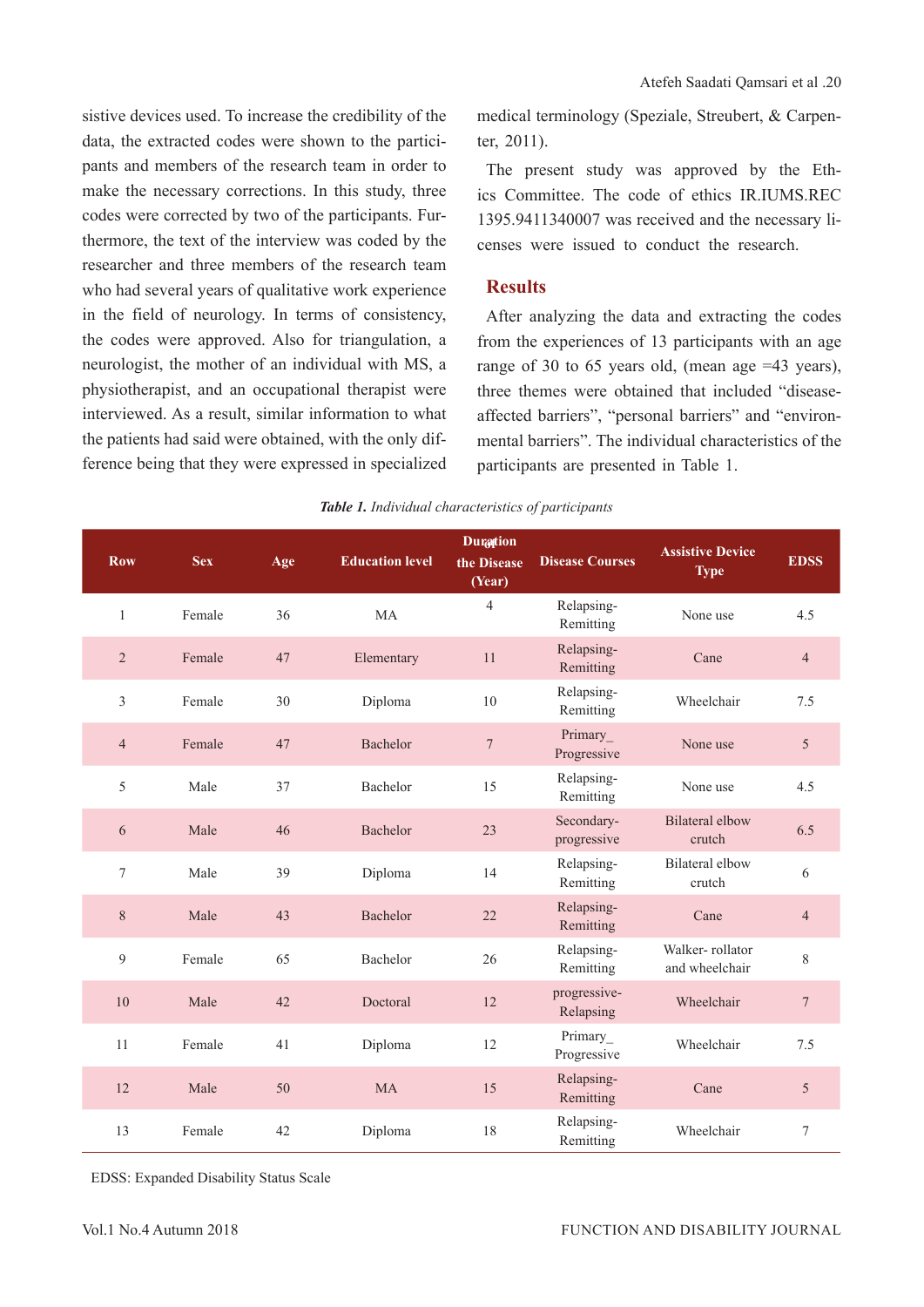#### **Disease-affected Barriers**

The participants stated that the factors affected by the disease, such as disturbances, heaviness and stiffness in the legs and fatigue, prevented their usual mobility.

Each of the13 participants in the study considered balance problems to be a serious obstacle for mobility. A participant acknowledged in this regard: "*I accepted my disease, but now my biggest problem is to maintain my balance, which makes it difficult for me to walk. I stumble while walking ... When standing my balance is low, when I go to the bathroom and I close my eyes or bend my knees to sit, my balance is lost and my movement becomes harder and I fall"*  (p. 1)*. Another participant stated:* "*because of the balance problem I hardly move at home.... I should walk slowly because I have low balance... I need to get up off the ground slowly, others get up without thinking while we have to think about it due to lack of balance*"(p. 5).

Another barrier to mobility caused by MS disease is muscle weakness and stiffness. A participant mentioned: "*When I walk my left foot gets stuck to the ground, I cannot lift my foot too much, so I lose my balance and fall"* (p. 4)*. Another participant stated:*  "*My only problem is that when walking my legs are dry and my steps are shortened, about 20 centimeters... sometimes in the bath, my legs become stiff and I cannot go outside the bathroom until I relax a little. .... Sometimes I feel the lead (weight) in my legs* "(p. 10).

Most participants (9 people) reported that fatigue is an important barrier to mobility for daily activities, or even an obstacle to their out-of-home mobility. A participant mentioned: "*The problem with my housework is fatigue. I get tired very fast, I cannot do anything for a long time. For example, my daughter does vacuum cleaning because this work tires me and it sounds annoying to me"* (p. 2)*.* "*I try not to go out too much, I'm very tired, especially when I walk. When I get tired, my knees become sort of empty and I fall*  "(p. 7)*. Another participant said: "I have a feeling of weakness in my body, I'm tired of even a little work ... I'm tired when I think too much and because my work is designing the circuit, when I work for a long* 

*time, my eyes don't see correctly and I cannot walk properly*"(p. 8).

#### **Personal Barriers**

Participants described individual factors as limiting their mobility. They expressed lifestyle and sometimes individual habits, psychological problems, fear of falling, and some people used mobility aids as a means to deal with mobility barriers.

A number of patients with MS (eight participants) considered their own personal habits, such as smoking and alcohol, eating habits and sleeping time, as a barrier to mobility. A participant said: "*I used to smoke and drink alcohol which lead to the exacerbation of my mobility and balance problems, but now I control it...Low sleep lowers my balance so I always try to set my sleep...I also adhere to food consumption to prevent obesity, I eat less salt, when my weight increases movement become harder for me"*(p.1)*. Another participant said commenting on his nutritional habits,* "*Consumption of cold-natured diet makes me feel worse and I try not eat cold- natured food such as dairy* "(p. 5).

According to participants, mental health problems and stress in life are among other important issues of their lives that exacerbate their mobility problems, with presence in uncomfortable and stressful places topping the list of what many participants identified as one of the reasons for mental issues. A participant stated: "*Stress and mourning events have a lot effect on my movements, my situation becomes worse with crying. Whenever I went to a mourning ceremony, I would never be able to get up from the floor and my son would lift me up and help me*"(p. 2).

One of the reasons that led to nervous problems and mobility problems, was the inability caused by MS disease and its complications, which the participant explained as follows: "*when I think about my sickness getting get very nervous and cannot do a lot of things, which makes it worse for me. But when I am calm I am more comfortable in moving.*"(p. 3).

A group of participants in the study considered the use of assistive devices as a limiting factor to mobility which even prevented patients from leaving their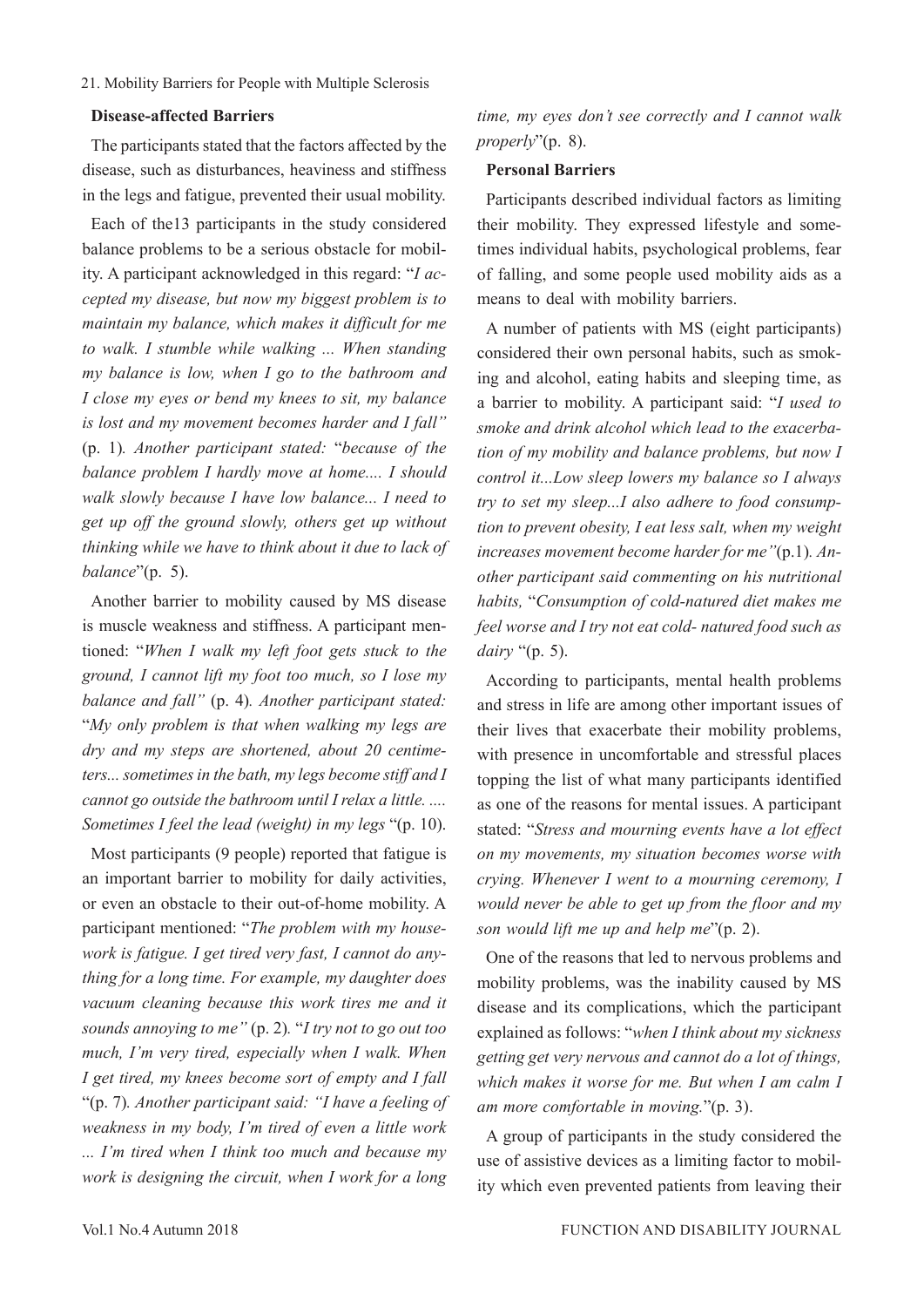home. One participant said: "*For the first year when I had balance problems, I used a cane but was embarrassed to come out of the house. I would say to myself why should neighbors see me with a cane, I was embarrassed"*(p. 6)*. Another participant said: "I have a cane and walker, but I do not use them much, because I'm afraid I might fall with them, but when I take someone, I'm more confident and less afraid. In addition, the use of assistive devices tire me and it is difficult for me to carry them*" (p. 4).

Findings of the research show that the fear of falling in participants who have a history of falling leads to sort of a restriction and difficulty of mobility outdoors. One participant said: "*I went shopping last year and I hit the ground and fainted, my face was injured, nobody helped me, so I tried not to get out anymore"* (p. 2)*.* Another participant said: *"When I am on the street and I want to cross over the barriers, I always have this fear that I might fall. I've fallen before, so I would usually never cross.*" (p. 7).

### **Environmental barriers**

Participants considered the third obstacle to mobility as environmental factors. Most people in the study considered the inappropriate urban environment to impede their mobility. They believed that the bumpiness of streets and passages, traffic on stairs, street barriers, noise and ambient temperature and the pessimistic look of people would disturb them while walking.

Participants claimed that the plenty uneven levels of the streets would cause them to fall. A participant said: "*The uneven surface of the streets and sidewalks is excessive, even though I would hold someone's hand, I would have got stuck in the asphalt because I could not lift up my foot too much*" (p. 4). Some contributors have stated that uneven surfaces are problematic not only for their mobility but also for moving their assistive devices. Participants mentioned this: "*Some roads that are uneven and are soft makes it difficult for me to move, because my cane sinks in the ground, so I do not go to these places*" (p. 12). "*Once, the wheelchair on the street got stuck in a hole, I pushed my wheelchair and I stumbled forward.*" (p. 9)

The findings of the study showed that the presence of

step paths in public places and sometimes a staircase without fencing and protection or lack of lifts, causes a lot of mobility problems in patients with MS. A participant said: "*Many stairs on the street do not have a bar or a guard, there are no lifts in a lot of places so I cannot go there, so I'll go away to go there*"(p.1). Another participant who used a wheelchair stated that the staircase prevented the mobility of her assistive device. She said: "*In the urban environment, there are plenty of stairs and most of the time there is no place for wheelchairs to move or be lifted, so my husband has to piggyback me*" (p. 3).

Busy and high noise environments are one of the factors that have an impact on the balance of patients with MS. Some patients would even experience falling in such environments. Two participants stated: "*I'm annoyed by crowded places and I try not to go, because I'm afraid to fall. The environment around me sounds like a bus*" (p. 2). "*I do not go to crowded places because I feel that someone is looking at me, my concentration is lost and I fall*"(p. 5). Also, one of the participants believed the crowdedness was a source of tiredness and impeded mobility. "*It's hard to get on the subway; and it's a difficult situation because there is no place to si., I cannot stand too long and I get tired soon*" (p. 7).

Another obstacle to the mobility of patients with MS outdoors is the movement on steep slopes. A participant commented, "*I am annoyed by places like a slope, with a cane because it pushes me back and disturbs my balance and does not help me even with use a cane*" (p. 7). Another participant mentioned: "*The streets are crowded and sloppy which makes movement hard. I was supposed to take an electric wheelchair, but it really was not possible because of the slope of the street*" (p. 9).

The participants of the study noted that they encountered a number of physical and social barriers from traffic on the streets and on sidewalks. Participants expressed these barriers as follows: "*The municipality has to do a series of work, for example they should build a bridge on the sidewalks so that the wheelchair can cross it, or set up some obstacles on the sidewalks*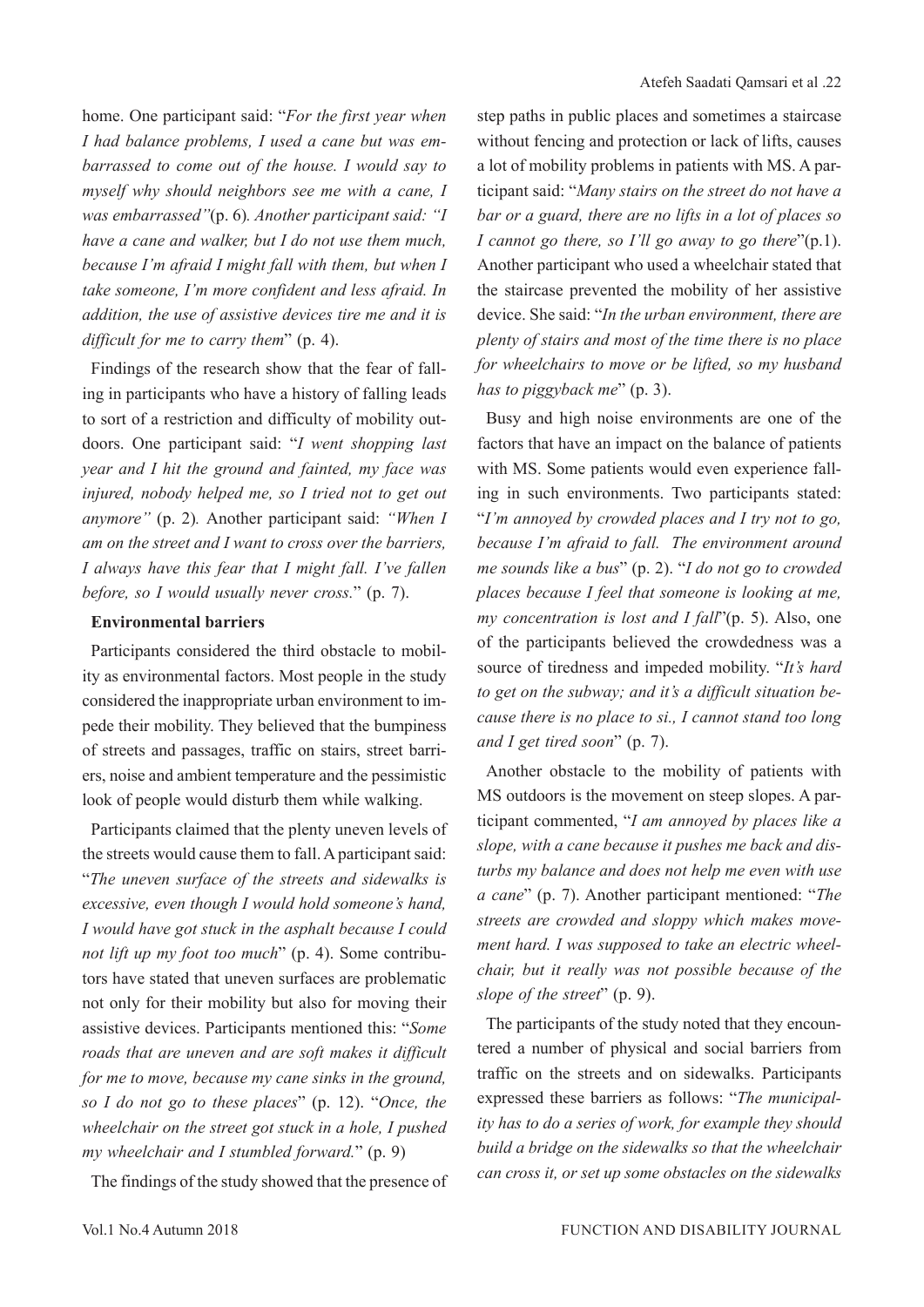*that the motor racers cannot cross, but the wheelchair can pass through... Sometimes I've seen people park their cars on the sidewalk or on the bridges that others cannot cross"*(p. 5)*,"One of my problems on the street is the construction of urban sewage systems which causes the alley to be narrow, and it's hard for me to move ... when I cross the street, I cannot use the pedestrian bridge, because its stairs are numerous and if it has an escalator, I still cannot use it and I fall "*(p. 6)*. "I cannot get out of the street which is a boulevard. I have to go by the U-turn of the street, because I cannot lift my foot so I'm afraid that I will fall. I've fallen three times before into these obstacles*" (p. 7).

 Most participants in the current study described air warming as one of the main barriers to their mobility; to the extent that it leads to disturbance in their daily activity or out-of-home affairs. A female participant said: "*Heat is very annoying. The heat of cooking food is even worse. I have to get out of the kitchen in the middle of the cooking process and go somewhere cooler to get better*" (p. 4). Some participants, in addition to the heat, also considered cold weather as the cause of mobility problems, which leads to disturbances and sluggishness in movement, for example, a participant stated: "*Cold and heat are very bad, especially the cold annoys me. One time, the weather was cold and I arrived late, I could not walk properly. I walked 3 steps in 20 minutes, I become so slow*" (p. 5).

A group of participants stated that the pessimistic look of the people and the sympathy of the surrounding people adds to their mobility problems. A participant remarked: "*Because of the people's look, it's hard for me to go out of the house, when others see me with a wheelchair, they say to themselves, look at her. They have compassion for me, I get nervous and this make my ability to move harder, so I try to get out of the house less* " (p. 3).

### **Discussion**

The purpose of this study was to identify the experiences of people with Multiple Sclerosis on mobility barriers that faced them. Participants generally had mobility barriers due to symptoms of the disease, as

well as personal and environmental factors.

### **Disease-affected Barriers**

Balance impairment is a common symptom of MS, and it affects more people with disease progression(Cattaneo & Jonsdottir, 2009). The results of this study showed that all participants considered equilibrium disturbances as a barrier to mobility and a factor that made walking difficult and slow. The results of Cameron et al. are consistent with the results of this study. He cited that equilibrium problems are reasons for decreased ability to maintain position and delayed response to postural perturbations(Cameron & Lord, 2010). According to the participants, in addition to balance problems, stiffness and heaviness in the legs caused by spasticity and muscle weakness in the lower extremity, affects balance and the ability to lift legs. The study of Sosnaff et al. showed that lower limb spasticity has negative effects on tolerance and speed of walking in patients with MS(Sosnoff, Gappmaier, Frame, & Motl, 2011). Another complication of MS disease is fatigue, which was expressed by most contributors as a barrier to mobility and implementation of daily activities and community participation. As past evidence suggests, fatigue is one of the most effective factors in postural control and is one of the common causes of falling(Nilsagård, Denison, Gunnarsson, & Boström, 2009; Van Emmerik, Remelius, Johnson, Chung, & Kent-Braun, 2010). Participants in the study also experienced fatigue-related fall, and therefore avoided getting out the home and traversing long paths.

#### **Personal Barriers**

Personal barriers include individual characteristics and factors that include gender, fitness, lifestyle and individual habits, psychological characteristics of individuals, and past experiences. Individual habits and lifestyles, in many aspects, affect people's health, and its management has a significant role in improving the health of these patients(Organization, 2007). In the present study, individual habits such as nutrition, exercise, weight control, smoking and psychological stress were crucial for the mobility of people. Participants considered consuming cold-natured foods,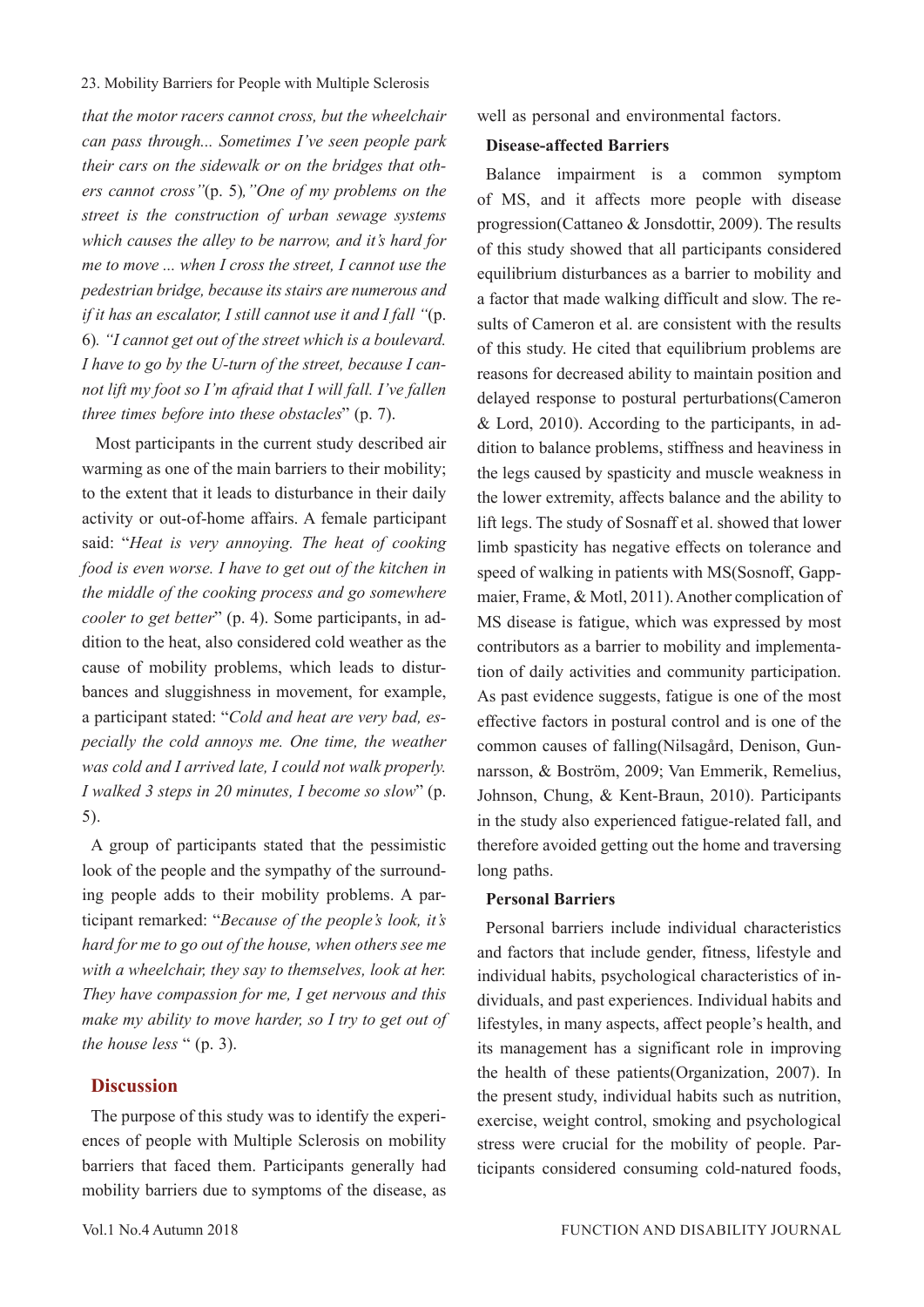overweight, smoking and alcohol as personal habits that restricted mobility. Also in a qualitative study, Plougman et al. showed that individual healthy habits in life, such as exercise, low-fat diet, smoking cessation and stress management, have been effective in slowing down people's disability and improving their quality of life (Ploughman et al., 2012). Participants also stated that the existence of mental stress in life, the attendance in mourning ceremonies and family disputes, which are widespread in society these days, lead to the intensification of their mobility problems. Mohr et al. in a meta-analysis showed that stressful events lead to an exacerbation of MS symptoms (Mohr, Hart, Julian, Cox, & Pelletier, 2004). In addition, participants' concerns and worries, such as deterioration of health condition and immobility, loss of job, loneliness, and frustration expand their mental health issues. Even previous studies reported that mobility impairment and stress of patients with MS lead to their depression (Suh, Weikert, Dlugonski, Sandroff, & Motl, 2012). Some contributors stated that they felt ashamed and embarrassed while using aids, and even prefer not to leave the house. Also, the results of the present study showed that mobility assistive devices lead to the fatigue and falling of some participants and therefore, fears of falling prevent them from going out. These results confirm some of the previous evidence(Coote, Finlayson, & Sosnoff, 2014; Gunn, Newell, Haas, Marsden, & Freeman, 2013). Tajali et al. also considered the fear of falling as having an impact on mobility performance of patients with MS, and they described it as one of the causes of falling(Tajali et al., 2017).

#### **Environmental Barriers**

Environmental factors include the physical and social-attitude environment that individuals continue to live in(Salminen, Brandt, Samuelsson, Töytäri, & Malmivaara, 2009). The present study shows the effect of all three parts of the environment on the mobility of people with MS. Participants in the study saw that inappropriate cover of passages, inadequate parking of cars in the streets and successive excavations of the pavements are considered to be obstacles to their movement. They also said that in order to cross the street, in addition to slow motion and equilibrium disturbances, they are encountered with obstacles such as a number of stairs on the streets, middle roads along the street, the absence of pedestrian crossings and the lack of attention of drivers to pedestrians. Also, there are many pathways without railing or the lack elevators, which has made independent walking for these patients impossible. Finlayson et al. reported on the experiences of patients with MS, saying that environmental factors such as physical barriers, stairs, and social support are a barrier to the mobility of patients with MS(Finlayson & van Denend, 2003). Staying in busy and high noise gatherings will challenge the participants' balance and increase their risk of falling, which makes them avoid being present in crowded environments. Temperature variation is another barrier to mobility in patients with MS. The results showed that sensitivity to heat was present in most participants and sometimes led to disruptions in their daily routine activities. Nilsagard et al. referred to heat as a factor in the falling of people with MS (Nilsagård et al., 2009). In the meantime, some participants stated that cold weather could also slow their movement and even make them fall, and Petrilli also showed in his qualitative study that temperature changes have a significant role in mobility problems of patients (Petrilli et al., 2004).

The pessimistic look of the people towards the abnormal walking of patients with MS or them using assistive devices such as wheelchairs is one of the other impediments to the mobility of patients with MS. Participants stated that they would face the pitiful and compassionate look of surrounding people with their presence in the community which causes them annoyance and discomfort, and since these judgments are rooted in the culture of society and creates feelings of pity or humiliation towards patients, they tend to have less willingness to leave their homes. Abolhassani said in a study concurred with this study that participants hated the caring sympathy of the people. And they expect people to understand their condition instead of feel pity, and rather learn more about MS (Abolhassani, Yazdannik, Taleghani, & Zamani, 2015).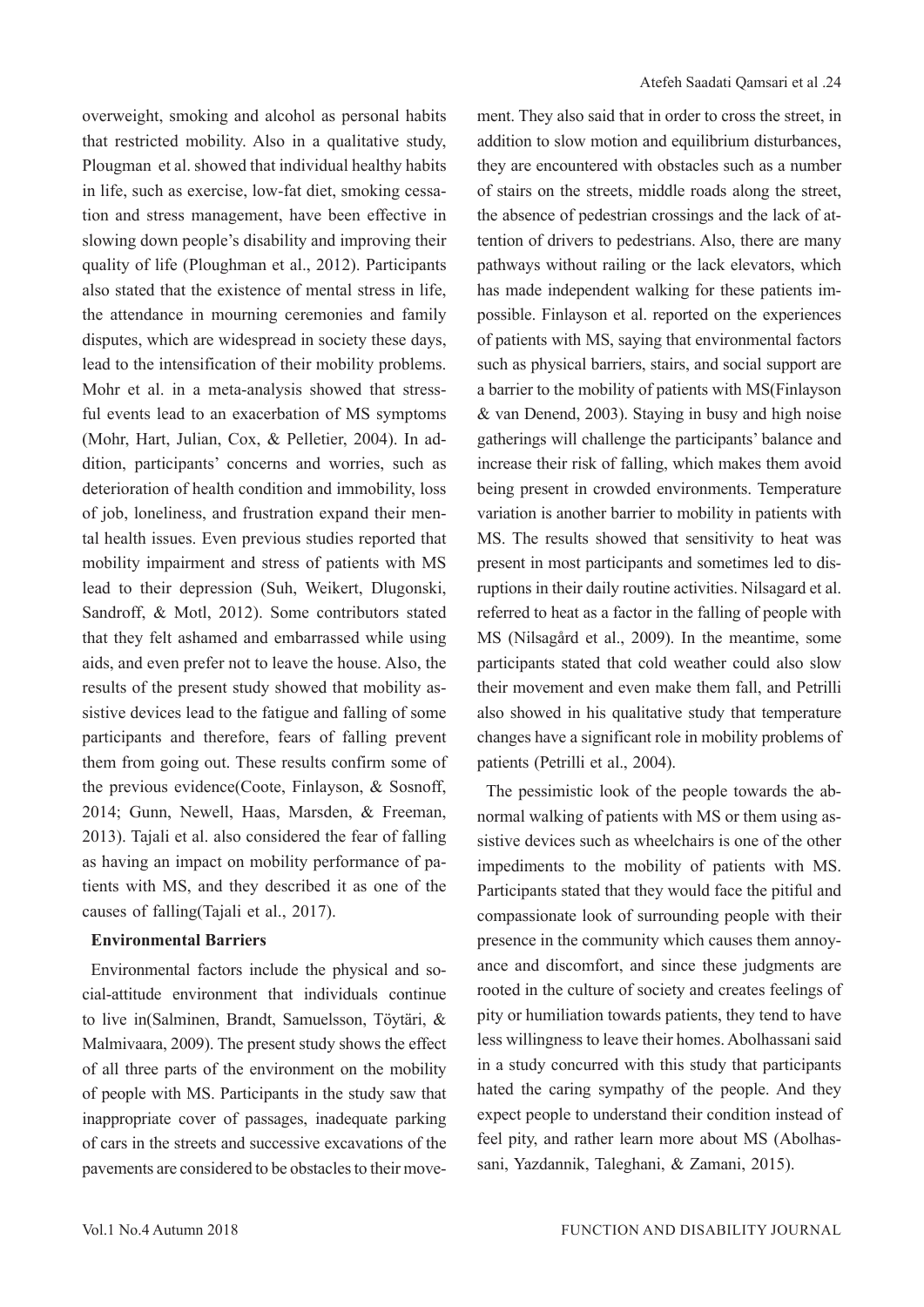Therefore, the experiences and lifestyles of people with MS are greatly influenced by the physical environment and social beliefs of the community. When evaluating and treating patients with MS, it is best to consider the barriers to the physical and attitudinal environment of the community to which it belongs, so that we can resolve the problems of these patients.

### **Conclusion**

Based on research findings and participants' experiences, the mobility barriers of patients with MS include the nature of the disease and its long-term complications, individual factors as well as the physical, socialattitudinal environment. Therefore, rehabilitation spe-

### **References**

Abolhassani, S., Yazdannik, A., Taleghani, F., & Zamani, A. (2015). Expectations of multiple sclerosis patients and their families: A qualitative study in Iran. Iranian Red Crescent Medical Journal, 17(2).

Becker, H., & Stuifbergen, A. (2004). What makes it so hard? Barriers to health promotion experienced by people with multiple sclerosis and polio. Family & community health,  $27(1)$ , 75-85.

Cameron, M. H., & Lord, S. (2010). Postural control in multiple sclerosis: implications for fall prevention. Current neurology and neuroscience reports, 10(5), 407-412.

Cattaneo, D., & Jonsdottir, J. (2009). Sensory impairments in quiet standing in subjects with multiple sclerosis. Multiple Sclerosis Journal, 15(1), 59-67.

Cheevakumjorn, B. (1994). An analysis of prosocial and aggressive content in Thai children's literature and its relationship to contemporary societal problems in Thailand.

Coote, S., Finlayson, M., & Sosnoff, J. J. (2014). Level of mobility limitations and falls status in persons with multiple sclerosis. Archives of physical medicine and rehabilitation, 95(5), 862-866.

Dunn, J. (2010). Impact of mobility impairment on the burden of caregiving in individuals with multiple sclerosis. Expert review of pharmacoeconomics & outcomes research, 10(4), 433-440.

cialists in assessing and managing patients with MS are better to alert patients about individual mobility barriers and their physical environment. It is also possible to improve the attitudinal mobility barriers of the patients with the development and awareness of the community about MS and its complications.

### **Acknowledgement**

We are grateful to all the faculty members, patients with MS, their families, and all those who have somehow been involved in this study.

## **Conflict of Interest Statement**

The authors declare no conflict of interests.

Finlayson, M., & van Denend, T. (2003). Experiencing the loss of mobility: perspectives of older adults with MS. Disability and rehabilitation, 25(20), 1168-1180.

Gunn, H. J., Newell, P., Haas, B., Marsden, J. F., & Freeman, J. A. (2013). Identification of risk factors for falls in multiple sclerosis: a systematic review and meta-analysis. Physical therapy, 93(4), 504.

Kayes, N. M., McPherson, K. M., Taylor, D., Schlüter, P. J., & Kolt, G. S. (2011). Facilitators and barriers to engagement in physical activity for people with multiple sclerosis: a qualitative investigation. Disability and rehabilitation, 33(8), 625-642.

Mohr, D. C., Hart, S. L., Julian, L., Cox, D., & Pelletier, D. (2004). Association between stressful life events and exacerbation in multiple sclerosis: a meta-analysis. Bmj, 328(7442), 731.

Nilsagård, Y., Denison, E., Gunnarsson, L.-G., & Boström, K. (2009). Factors perceived as being related to accidental falls by persons with multiple sclerosis. Disability and rehabilitation, 31(16), 1301-1310.

Organization, W. H. (2007). International Classification of Functioning, Disability, and Health: Children & Youth Version: ICF-CY: World Health Organization.

Petrilli, S., Durufle, A., Nicolas, B., Robineau, S., Kerdoncuff, V., Le, H. T.,Gallien, P. (2004). Influ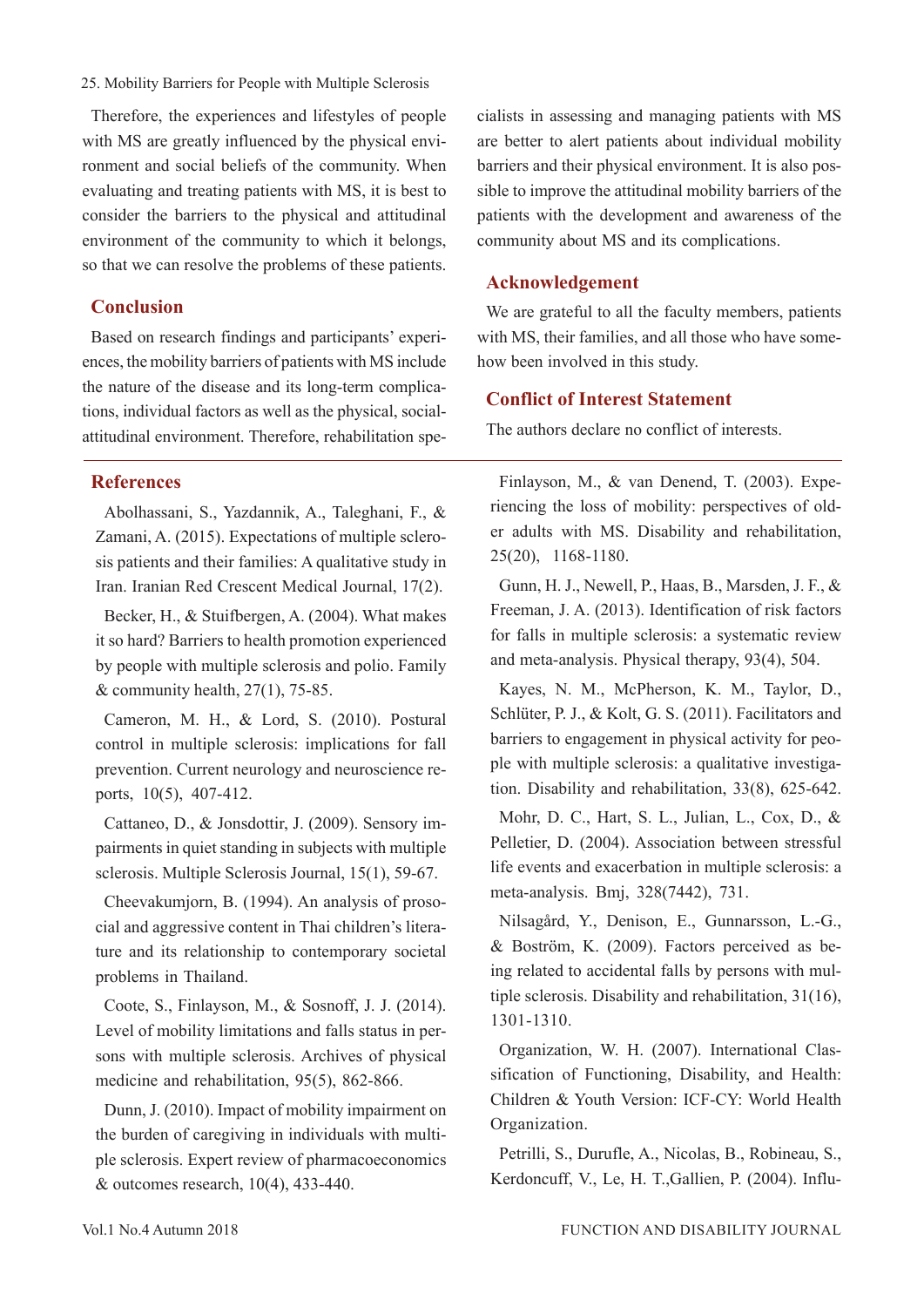ence of temperature changes on clinical symptoms in multiple sclerosis: an epidemiologic study. Paper presented at the Annales de readaptation et de medecine physique: revue scientifique de la Societe francaise de reeducation fonctionnelle de readaptation et de medecine physique.

Ploughman, M., Austin, M. W., Murdoch, M., Kearney, A., Fisk, J. D., Godwin, M., & Stefanelli, M. (2012). Factors influencing healthy aging with multiple sclerosis: a qualitative study. Disability and rehabilitation, 34(1), 26-33.

Salminen, A.-L., Brandt, Å., Samuelsson, K., Töytäri, O., & Malmivaara, A. (2009). Mobility devices to promote activity and participation: a systematic review. Journal of rehabilitation medicine, 41(9), 697-706.

Sosnoff, J. J., Gappmaier, E., Frame, A., & Motl, R. W. (2011). Influence of spasticity on mobility and balance in persons with multiple sclerosis. Journal of Neurologic Physical Therapy, 35(3), 129-132.

Speziale, H. S., Streubert, H. J., & Carpenter, D. R. (2011). Qualitative research in nursing: Advancing the humanistic imperative: Lippincott Williams & Wilkins.

Stuifbergen, A. K. (1999). Barriers and health behaviors of rural and urban persons with MS. American Journal of Health Behavior, 23(6), 415-425.

Suh, Y., Weikert, M., Dlugonski, D., Sandroff, B., & Motl, R. W. (2012). Physical activity, social support, and depression: possible independent and indirect associations in persons with multiple sclerosis. Psychology, health & medicine, 17(2), 196-206.

Tajali, S., Shaterzadeh-Yazdi, M.-J., Negahban, H., van Dieën, J. H., Mehravar, M., Majdinasab, N., Mofateh, R. (2017). Predicting falls among patients with multiple sclerosis: Comparison of patient-reported outcomes and performance-based measures of lower extremity functions. Multiple sclerosis and related disorders, 17, 69-74.

Van Emmerik, R., Remelius, J., Johnson, M., Chung, L., & Kent-Braun, J. (2010). Postural control in women with multiple sclerosis: effects of task, vision and symptomatic fatigue. Gait & posture, 32(4), 608-614.

Vanner, E. A., Block, P., Christodoulou, C. C., Horowitz, B. P., & Krupp, L. B. (2008). Pilot study exploring quality of life and barriers to leisure-time physical activity in persons with moderate to severe multiple sclerosis. Disability and Health Journal, 1(1), 58-65.

Zwibel, H. L. (2009). Contribution of impaired mobility and general symptoms to the burden of multiple sclerosis. Advances in therapy, 26(12), 1043-1057.